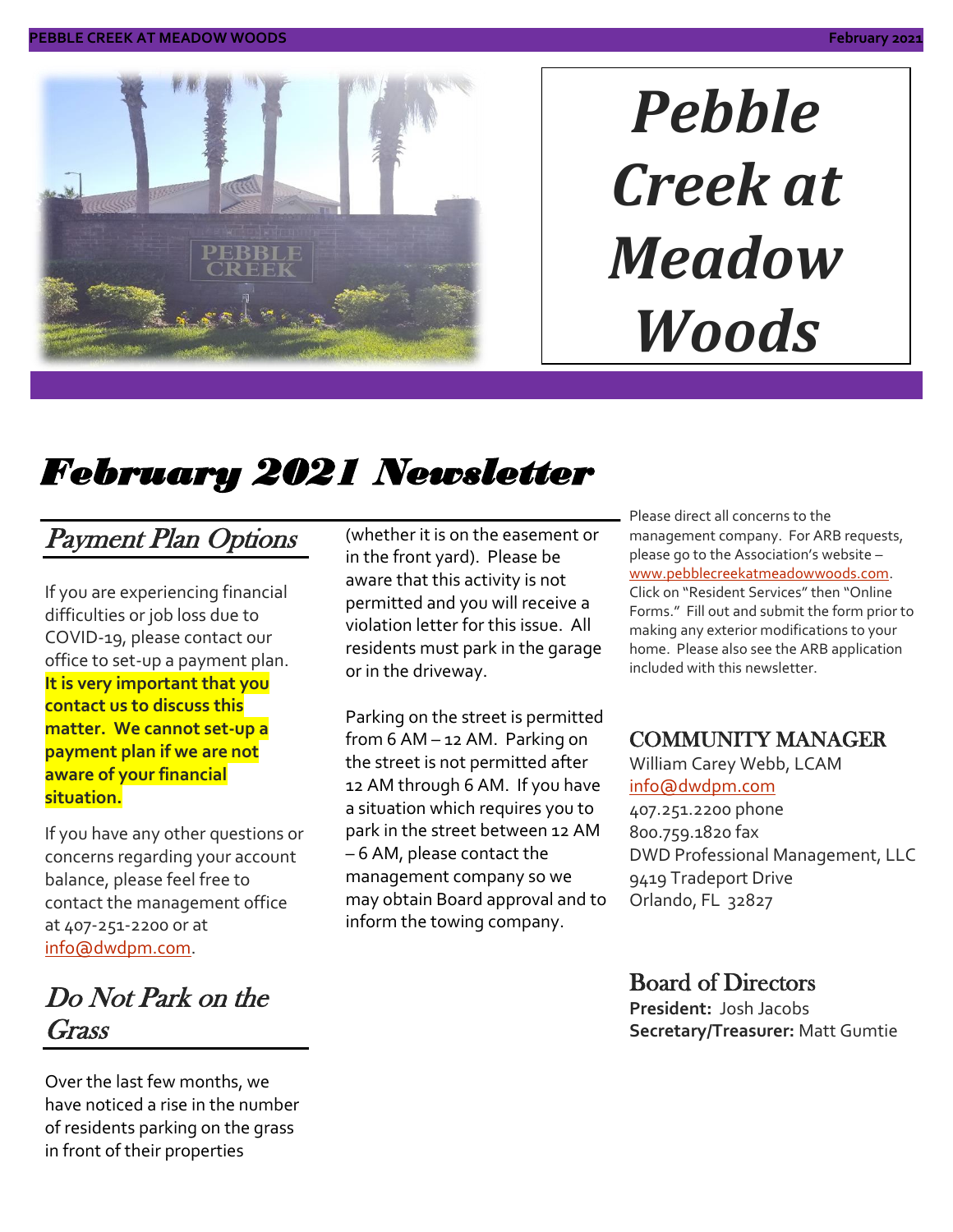### Please Remove Holiday Lights and Decorations

Sadly, the holiday season is now over and it is time to remove all holiday lights and decorations. Therefore, please remove your lights and holiday decorations by this weekend if you have not done so already. Thank you for your cooperation in this matter.

### 2021 Budget Requests

If you are interested in obtaining the 2021 Budget for your community, please feel free to review the document on the community website using the following link:

[https://pebblecreekatmeadowwoods.weebly.com/budget.html.](https://pebblecreekatmeadowwoods.weebly.com/budget.html) You may also contact the management office to obtain a copy via email or regular mail.

## Corona Virus (COVID-19) Update

The state of Florida is currently in the third phase of reopening. Per the advice of the Association's attorney, the Association is required to follow CDC guidelines and Osceola County ordinances even in Phase 3. Based on the attorney's advice and the need to follow these guidelines and ordinances, the Board has decided to continue with the following safety procedures as outlined below:

**1) Office Visits – By Appointment Only: If you must stop by the management office in person, you will be required to make an appointment first so the staff can ensure proper social distancing.** We will also require that you wear a mask or covering over your nose and mouth while visiting the office. Please contact the office at 407-251-2200 to make an appointment if needed. We encourage all residents to use the online portal or to conduct business via phone or email when possible.

**2) Board Meetings:** The Board will continue to conduct all business via telephone or video-conference.

**3) Common Areas:** The pool and playground area will remain closed for the health and safety of the community.

We appreciate your cooperation and understanding in this matter.

We will continue to monitor the situation at the local, state, and federal level and will provide updates to you as needed. We encourage all of our residents to follow the recommendations from the Center for Disease Control (CDC) and the Florida Department of Health regarding COVID-19 in order to limit the spread of the disease and to keep your family and neighbors safe.

Please use the following links to the websites for the CDC and the Florida Department of Health.

**Center for Disease Control:** <https://www.cdc.gov/coronavirus/2019-nCoV/index.html>

Florida Department of Health: <http://www.floridahealth.gov/> or call the COVID-19 Hotline if you have questions at 866-779-6121.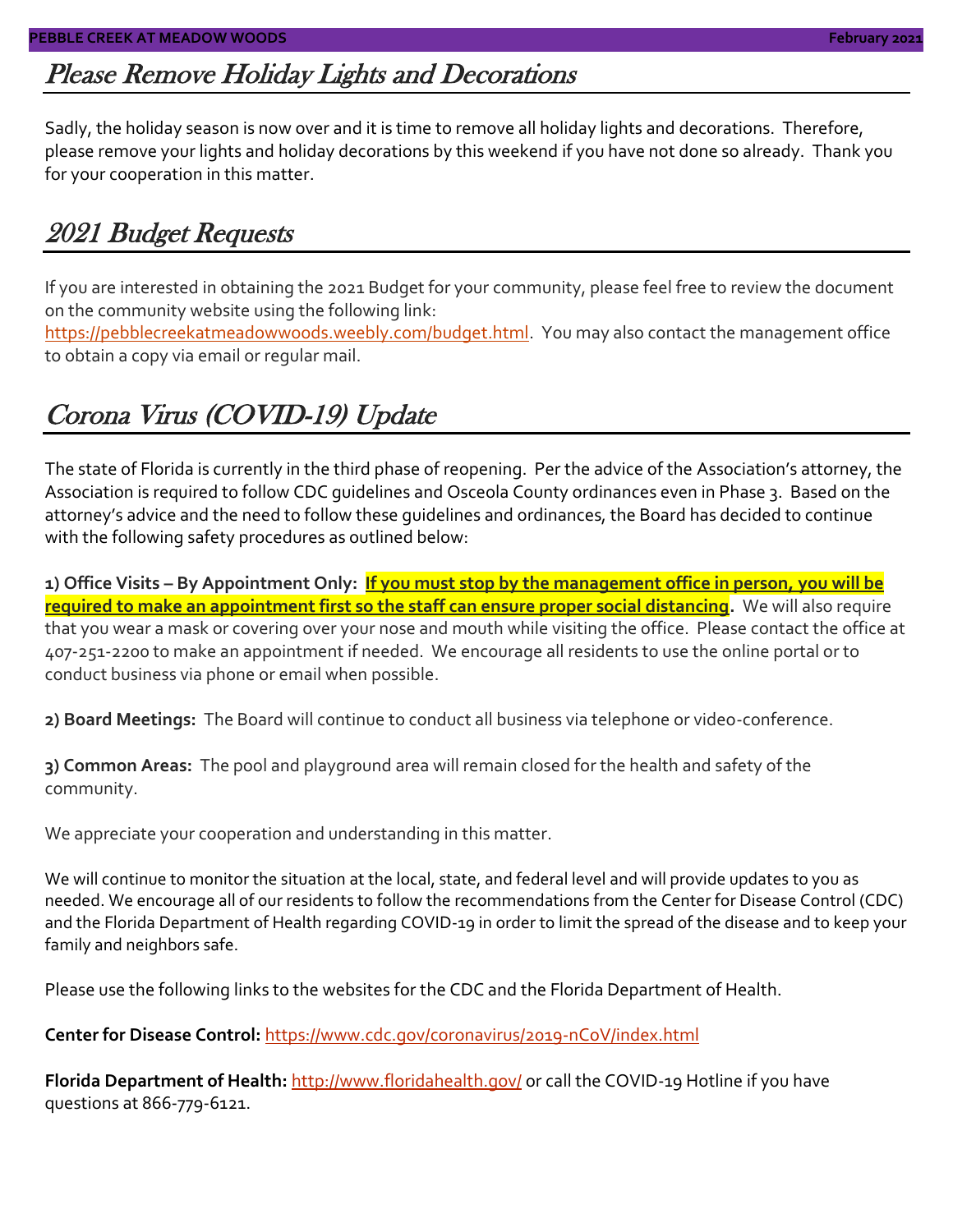If you have any questions or concerns, please contact our office by phone at 407-251-2200 or by email at [info@dwdpm.com.](mailto:info@dwdpm.com) We wish all of our residents well during this difficult time. Take care, and stay safe.

#### Owner Access Platform

Please be advised that you may utilize an online owner access portal where you may login to manage your account and access community documents. With your Internet-enabled device, you are able to view your current account balance, check your payment history, view your open records and more!

To ensure your privacy, only homeowners whose email address is on file have already received a registration email. **If you have not already provided your email, please email your information to [info@dwdpm.com](mailto:info@dwdpm.com)** and include your community name, address within the community, and the email address you want on file. This extra step is designed for the safety of your personal information because it allows us to verify each homeowner. Once your email address has been opted into the system, you will receive an email to register. For security purposes, a return email will be sent to confirm you are the owner of that email account.

If you received the registration email but the time has expired and you are in need of a new registration email, please contact our office by email at **[info@dwdpm.com](mailto:info@dwdpm.com)** with your request. Please make sure to include the email address you want us to use and we process a new registration email for you.

Please check your SPAM folder as it may be filtered automatically. After you click the link in the confirmation email you can create your password and your account will be registered. You will then be able to log into your account using your email address and the password you created when you registered. Please make sure to use Google Chrome which is the preferred web browser for the platform.

We encourage everyone to utilize the new on-line access platform at

<https://owner.topssoft.com/DWDProfessionalManagement/Account/Login> in order to review your account balance and obtain information. Please let us know if have not received your invitation to join the platform, and we will help you set-up your account.

### Please Pick-Up After Your Pets

We understand that many of the residents in our community are pet owners. Owning a pet is a wonderful experience for the "parent" and it brings many joys to you as well. However, having a 4-legged addition to your family also brings many responsibilities.

If your new bundle of joy happens to be a dog, then one of the responsibilities is picking up after your pet. When you live in a community you cannot just let your dog out and then close the door. **Your pet must be on a leash at all times, and any pet waste MUST be picked up and disposed in a waste receptacle.** This is not only a community rule; it is an Orange County ordinance as well.

Dog waste is a hazardous substance and causes damage to grass and may spread illnesses to others. Thank you for your understanding and cooperation in this matter.

### Architectural Guidelines – Approved Colors for Homes and Roofs

Please be aware that the Board has established the following architectural guidelines for your community: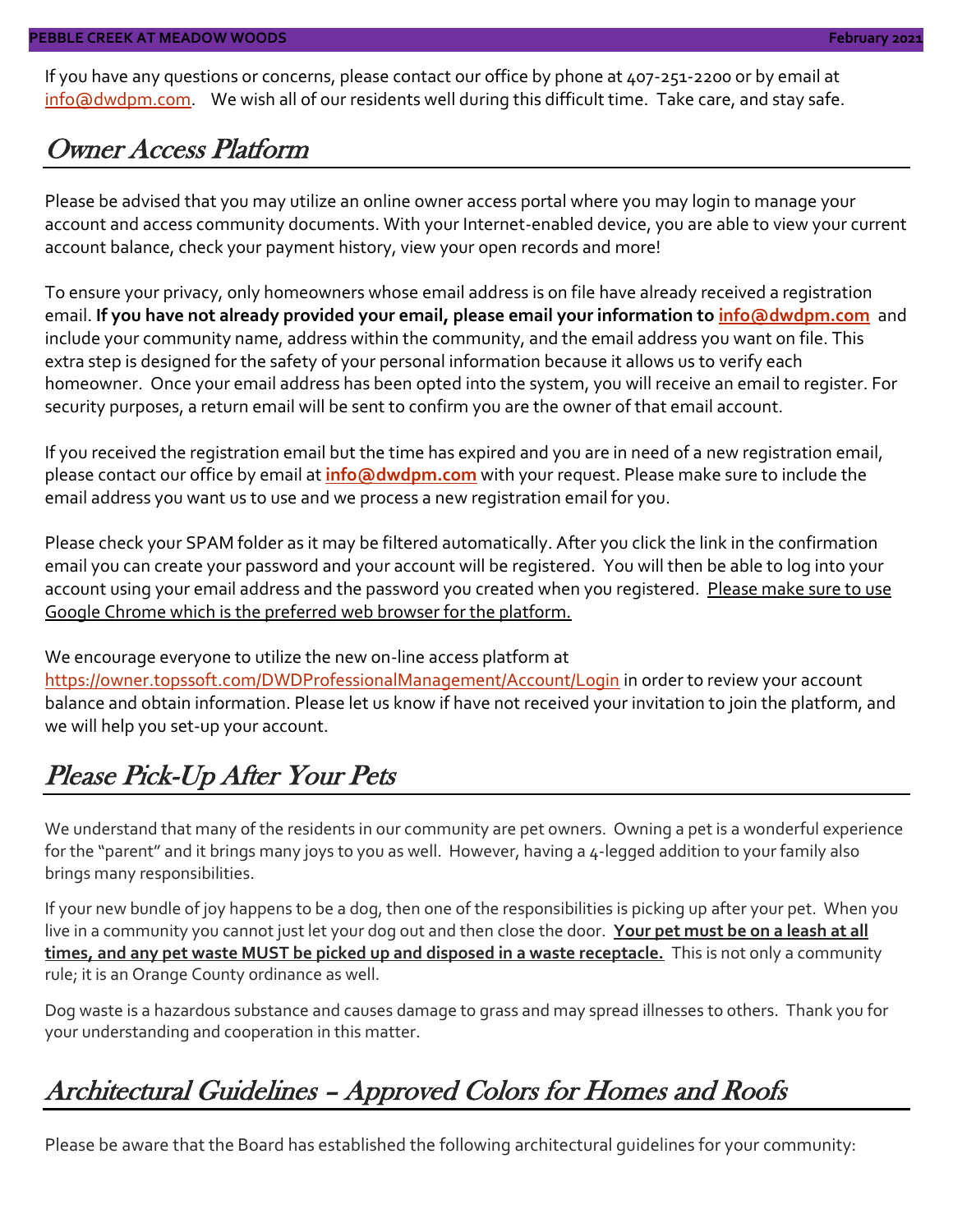#### **Approved Paint Color Schemes and Shingle Colors:**

The Pebble Creek at Meadow Woods community has several approved color schemes for painting your homes and several approved shingle colors for replacing your roofs available for your review on the community website. Please use the following link to view these options:

[https://pebblecreekatmeadowwoods.weebly.com/architectural-change-form.html.](https://pebblecreekatmeadowwoods.weebly.com/architectural-change-form.html)

If you have any questions or concerns regarding the process for making exterior modifications to your home, please feel free to contact the management office for further instructions and assistance. You may also review the article below on page 6.

#### Association Payments Via the Payment Portal with Center State and Payment **Reminders**

If you have set-up automatic payments through the on-line payment system with Center State Bank, please be aware that DWD Professional Management does not have access to that system and any updates needed must be made directly by you. If you have made any errors in terms of the amount of your payment or the frequency of your payment, please login into the portal to make any necessary revisions. Go to schedule payments, cancel the current request, and start a new request with the correct payment amount and/or frequency.

Please keep in mind that the system is automatically selected for monthly payments, so please indicate the correct frequency for your association payments and change as needed. The assessment payments for Pebble Creek are quarterly and are due on January 1, April 1, July 1, and October 1. Please also be aware that all on-line payments take 2 to 3 business days for processing before they are applied to your account.

In addition, the on-line payment system is a payment portal only. This system is not connected to the account system with the management company. The payment portal does not have any information regarding your current account balance. If you need your account balance or a full detailed payment history report, you must contact the management company directly.

Finally, please be aware that DWD Professional Management does not send payment reminders by text or email. If you are receiving payment reminders through text or email, this is because you have signed up for it through the online payment portal. If you have signed up for the reminders in error, please login into the portal. Go to notifications and cancel/edit the request and make any changes needed or set-up a new request.

If you have any questions or concerns about the on-line payment portal, please contact the management office for assistance.

### Reporting Street Light Outages

If you notice a street light out on your street, please call Duke Energy at 407-629-1010 to report the street name or section where the light is located. You may also visit the following website to report the outage: [https://www.duke](https://www.duke-energy.com/customer-service/request-light-repair)[energy.com/customer-service/request-light-repair.](https://www.duke-energy.com/customer-service/request-light-repair) Please contact the management office if you need assistance or if you have any questions.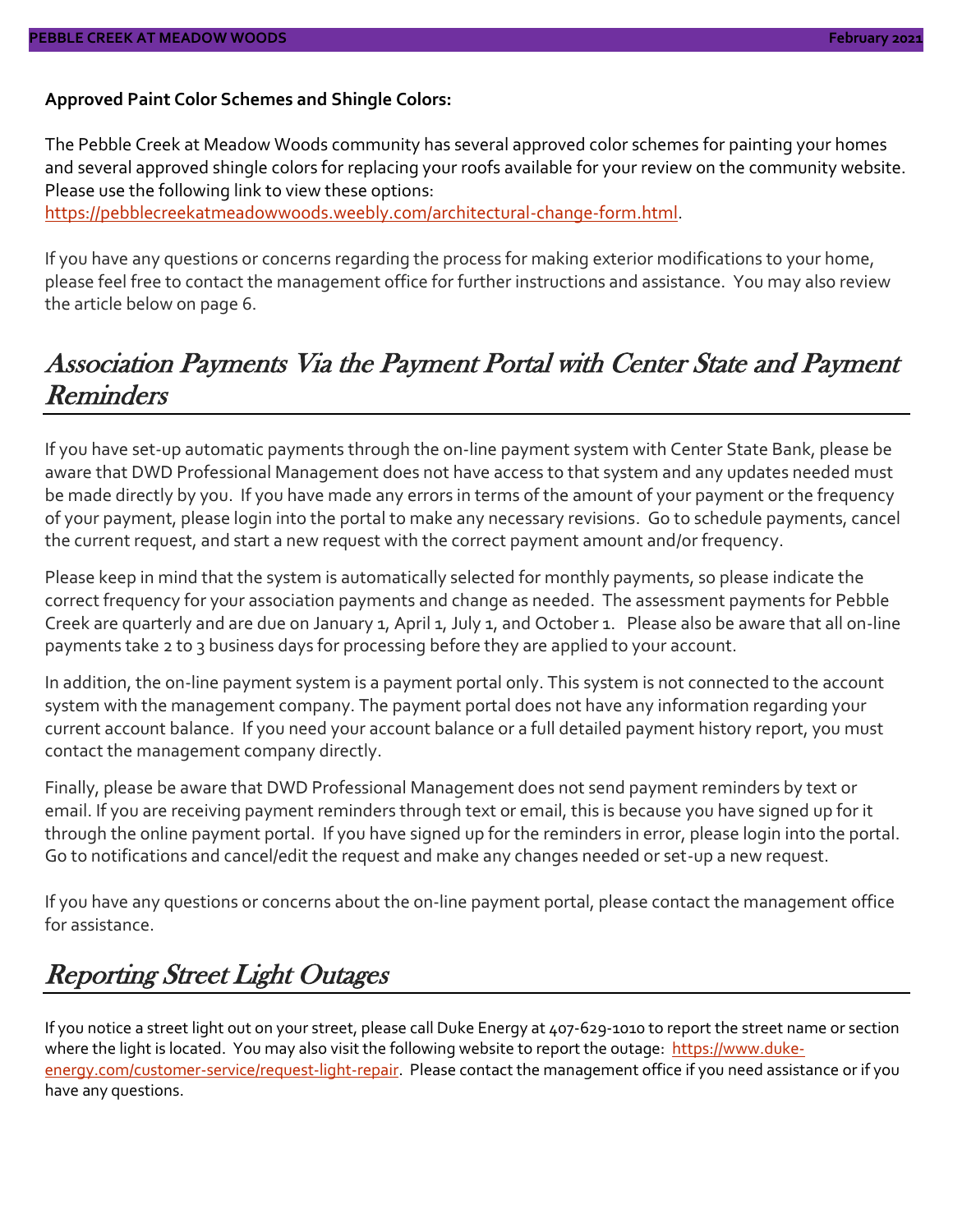#### Parking Regulations

If your vehicle is parked on the street at night in the community, your car may be towed. Per the rules and regulations of our community, all vehicles must be parked in your garage or driveway at night. If a vehicle is parked on the street between the hours of 12 AM – 6 AM, it may be towed **without warning at the owner's expense**.

**If you are planning a special event or party**, and you will have guests parked in the street from 12 AM – 6 AM, please contact the management office to make arrangements **at least 24 hours in advance** so we may inform the towing company and so we have time for you to pick up parking permits from the management office. Please be aware that the maximum number of vehicles permitted is 10.

If your vehicle or a vehicle of a guest is towed due to a violation of the parking rules and regulations, you should **contact the towing company to resolve the situation**. *Do not call DWD Professional Management regarding a towing issue*. The Board has not authorized the management company to make ANY exceptions to the parking rules and regulations. If you do not follow these parking rules, you will be towed **at your own expense** and **will not be reimbursed for any reason**.

Please be advised that the towing company, **Universal Towing and Recovery**, has moved from their previous location. The towing company's contact information is as follows: **Universal Towing and Recovery, 407-816- 0102, 206 6th Street, Lot 300 Orlando, Florida 32824.**

### Off-Duty Sheriff's Deputy Patrols and Suspicious Activity

Your community is patrolled several days per month by an off-duty Orange County Sheriff's Deputy. The deputy is on patrol to spot suspicious activity, to help enforce traffic laws, and to help the people in communities we manage in Meadow Woods. If you see the deputy on patrol, and if you have noticed any suspicious activity, please stop the deputy and talk with him regarding your concerns. You should also call the Orange County Sheriff's Department at (407) 836-4357 to report suspicious or criminal activities. **The Sheriff's Department is the only organization charged with the protection of your property, and they are the only organization with the authority to approach and stop these people and their activities**.

Please be aware that the deputy is only able to enforce state law and county ordinances. If you see a community violation (i.e., parking on the grass), please call DWD Professional Management to address these concerns. Thank you.

### Noise Complaints

Please be aware that Orange County Sheriff's Department does not have any set time for enforcing the noise violation ordinance. According to our local deputy, the Disturbance of the Peace Statute is enforceable any time of day. **If you feel that your neighbors are violating the noise ordinance, please contact the Orange County Sheriff's Department to file a complaint at 407-836-4357**. The Sheriff's Department will then send a deputy to request the responsible party to tone down their gathering. If a second request is made concerning the same disturbance, the Sheriff's Department will take the necessary actions to ensure your neighbors follow the noise ordinance.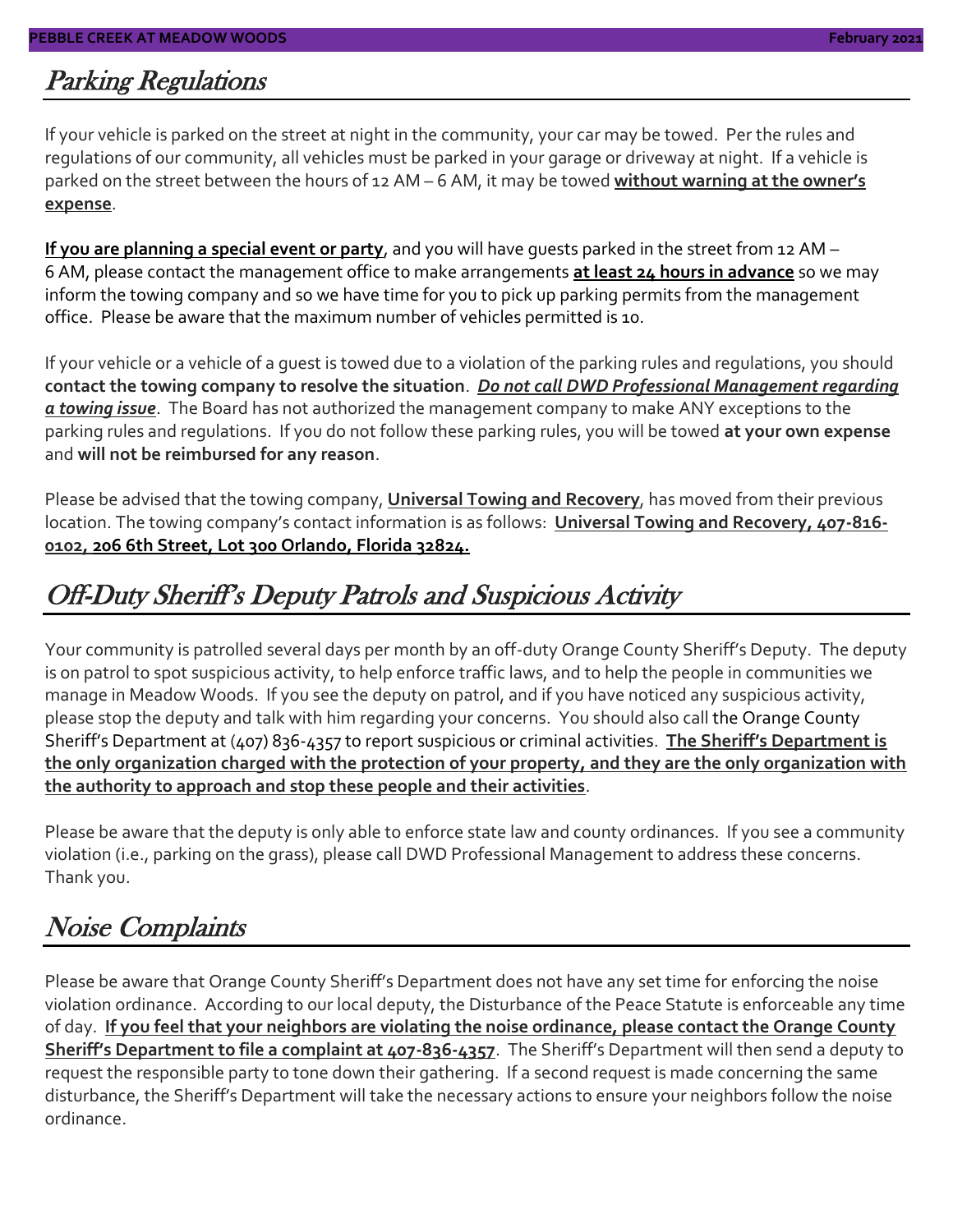Please be aware that the Association is not responsible for enforcing County ordinances. Only the Sheriff's Department may enforce County ordinances and laws. If you have any questions or concerns regarding this issue, please contact the management office.

#### Architectural Changes (Exterior Modifications)

It has come to our attention that some homeowners are not familiar with the steps of the Architectural Review process. That is quite understandable. We would like to take this opportunity to help anyone in our community better understand this process.

If you are going to make any changes to the front of your property, including landscaping changes, or if you intend to make any structural changes to your property (i.e., room additions, pools, screen enclosures), then you will need to fill out the Architectural Review Committee (ARC) application.

These applications will always be available on your community's website and they are included in the monthly newsletter (please see the form below). Please follow the instructions on the form and submit all of the required documents for your requested change. When you are submitting an application to the ARC, remember to include the following:

1. Two (2) copies of the property survey that show the location of the proposed changed, alteration, renovation or addition.

- 2. Two (2) drawings of your plan(s).
- 3. Two (2) copies of color samples, if applicable.

Please note that applications submitted by fax or without two (2) copies of the survey, drawing, or color sample will be considered incomplete. If an application is incomplete, it will not be processed and will be returned to you.

Finally, please be aware that the Association has architectural guidelines indicating the list of approved color schemes for painting your home and the shingle colors for any roof replacements. If you would like to review these guidelines, please visit the Association's website at the following link:

[https://pebblecreekatmeadowwoods.weebly.com/architectural-change-form.html.](https://pebblecreekatmeadowwoods.weebly.com/architectural-change-form.html) You may also find the approved color schemes on the Sherwin Williams website using the following link:

[https://www.sherwin-williams.com/homeowners/color/find-and-explore-colors/hoa/orlando/fl/pebble-creek-at](https://www.sherwin-williams.com/homeowners/color/find-and-explore-colors/hoa/orlando/fl/pebble-creek-at-meadow-woods/)[meadow-woods/](https://www.sherwin-williams.com/homeowners/color/find-and-explore-colors/hoa/orlando/fl/pebble-creek-at-meadow-woods/)

If you have any questions, please call us at 407-251-2200, and we will be happy to assist you. Also note that management does NOT approve or deny any of these requests. We collect the applications and then submit them to the community's Architectural Review Committee (ARC). The ARC is a group of volunteer homeowners who review the applications and approve or deny the applications based on your community's written criteria (the architectural guidelines). Per Florida Statutes, this process may take up to 30 days.

As soon as the Committee makes a decision, we will mail you the letter of approval or denial. Please make sure you do not proceed with any improvements until you have heard from the Committee. I hope this helps everyone understand the Architectural Review process a little better. If this still leaves you with any questions, please feel free to contact our management office.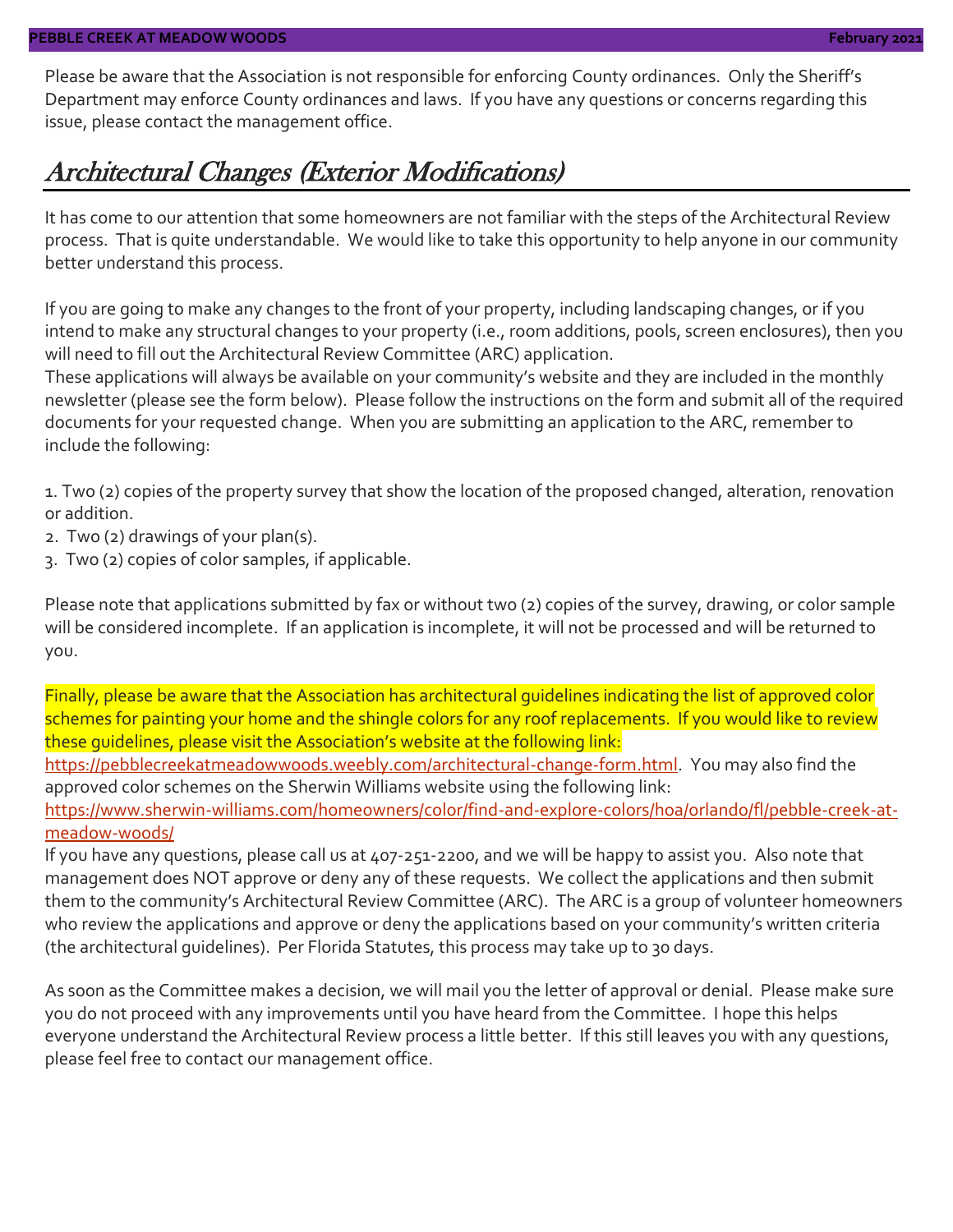# **SYMPTOMS OF CORONAVIRUS DISEASE 2019**

# **Patients with COVID-19 have experienced mild to** severe respiratory illness.





03/02/14 NovA20, 2020, 12:59 M

cdc.gov/COVID19-symptoms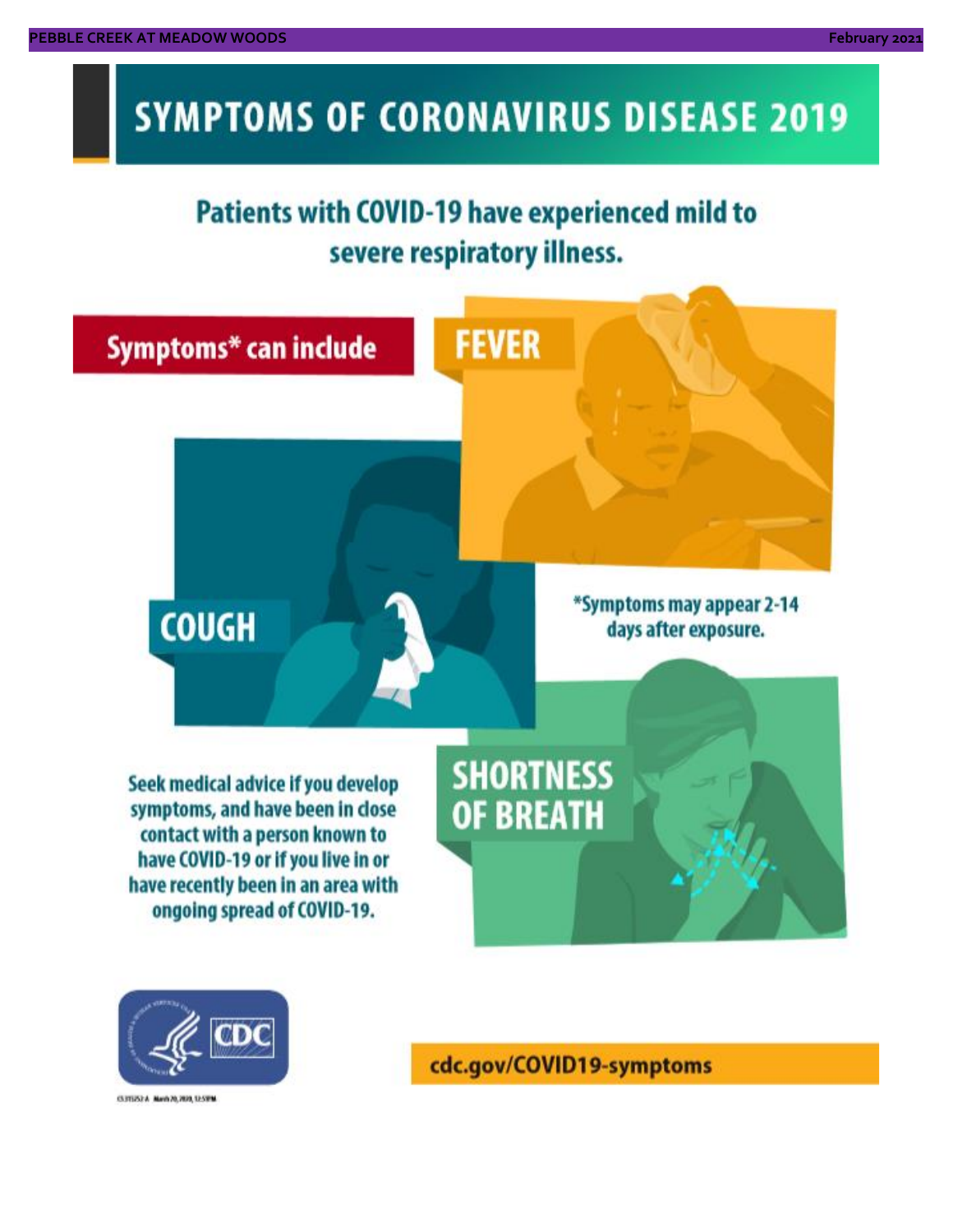### Community Services Phone Numbers

#### **Emergency:**

| Fire, Police, Medical Emergency: | 911 |
|----------------------------------|-----|
|                                  |     |

#### **Law Enforcement:**

| Orange County Sheriff's Dept. (Non-<br>Emergency): | 407-836-4357 |
|----------------------------------------------------|--------------|
|                                                    |              |

#### **Utilities:**

| Orange County Utilities: | 407-836-5515 |  |  |
|--------------------------|--------------|--|--|
|                          |              |  |  |

#### **Chamber of Commerce:**

| Orlando Chamber of Commerce: | 407-425-1234 |  |  |
|------------------------------|--------------|--|--|
|                              |              |  |  |
|                              |              |  |  |

#### **Miscellaneous:**

| Orange County Public Schools:                    | 407-317-3200 |
|--------------------------------------------------|--------------|
| Orange County Office of Emergency<br>Management: | 407-836-9140 |
| Orange County Health Department:                 | 407-858-1400 |
| Florida Poison Information Center:               | 800-222-1222 |
| Orange County Public Library:                    | 407-836-7390 |
| Social Security Administration:                  | 800-772-1213 |
| Orange County<br>Voters' Registration Office:    | 407-836-2070 |
| <b>Orange County Animal Services:</b>            | 407-836-3111 |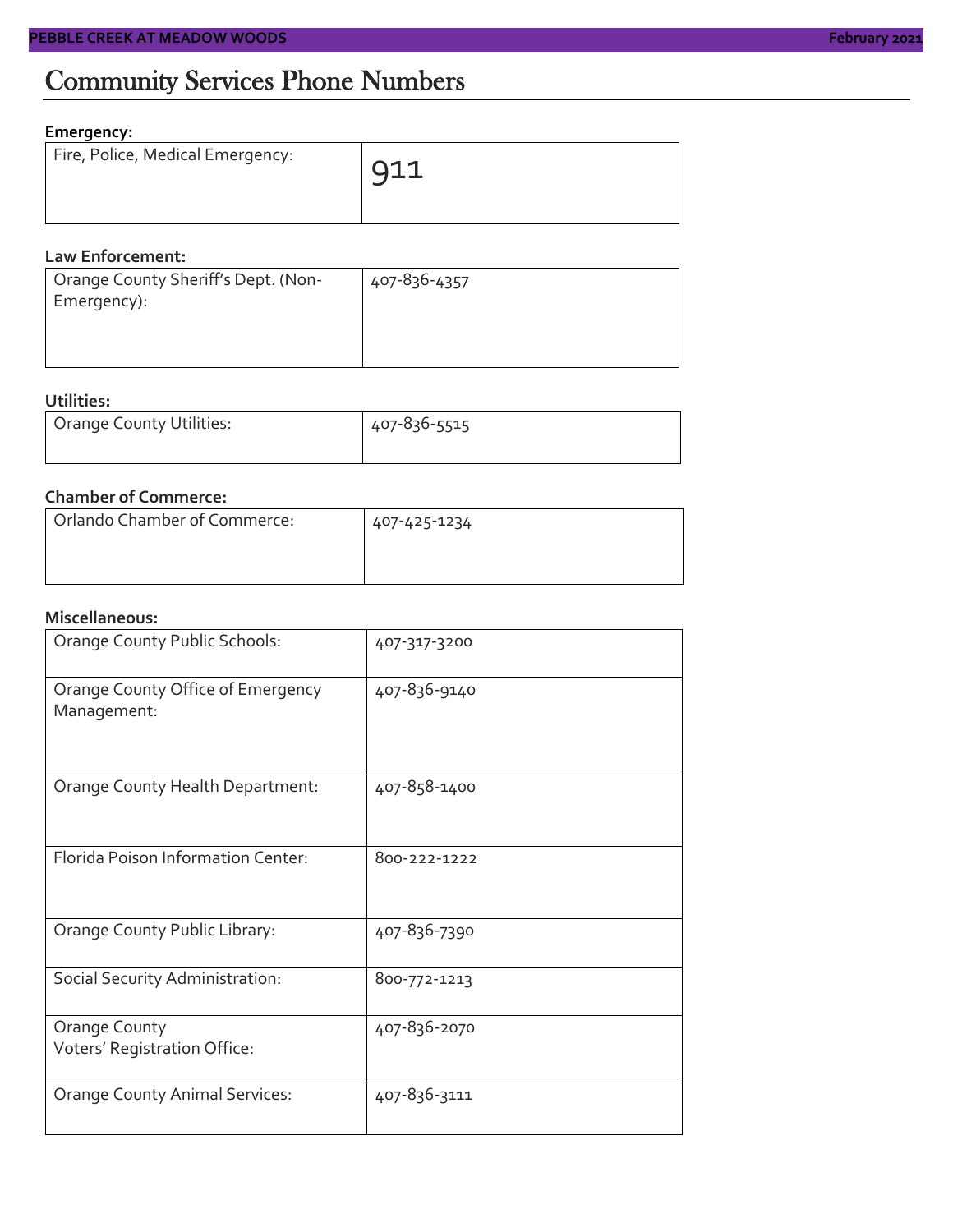#### **PEBBLE CREEK AT MEADOW WOODS HOMEOWNERS' ASSOCIATION, INC.** MAIL OR EMAIL FORM TO: 9419 Tradeport Drive, Orlando, FL 32827

PHONE: 407-251-2200 FAX: 800-759-1820 EMAIL: [info@dwdpm.com](mailto:info@dwdpm.com)

#### **ARCHITECTURAL REVIEW BOARD (ARB) APPLICATION**

|              |                                                                 | Phone(s) Home: Nork Work Now Work News Age of the United States of the United States of the United States of the United States of the United States of the United States of the United States of the United States of the Unit |                                                                                                                                       |
|--------------|-----------------------------------------------------------------|--------------------------------------------------------------------------------------------------------------------------------------------------------------------------------------------------------------------------------|---------------------------------------------------------------------------------------------------------------------------------------|
|              |                                                                 |                                                                                                                                                                                                                                | In Accordance with the Declaration of Covenants, Conditions and Restrictions and the Association's Rule and Regulations, Installation |
|              | must conform to this approval and the Association's quidelines. |                                                                                                                                                                                                                                |                                                                                                                                       |
|              |                                                                 | I hereby request consent to make the following changes, alteration, renovations and /or additions to my property.                                                                                                              |                                                                                                                                       |
|              |                                                                 | () Fence () Swimming Pool () Lawn Ornament () Screen Enclosure                                                                                                                                                                 | () Landscaping                                                                                                                        |
| () Patio     | ( ) Exterior Color                                              | () Lawn Replacement                                                                                                                                                                                                            |                                                                                                                                       |
| Description: |                                                                 |                                                                                                                                                                                                                                |                                                                                                                                       |

Attach two (2) copies of the property survey that shows the locations of the proposed change, alteration, renovation or addition.

\_\_\_\_\_\_\_\_\_\_\_\_\_\_\_\_\_\_\_\_\_\_\_\_\_\_\_\_\_\_\_\_\_\_\_\_\_\_\_\_\_\_\_\_\_\_\_\_\_\_\_\_\_\_\_\_\_\_\_\_\_\_\_\_\_\_\_\_\_\_\_\_\_\_\_\_\_\_\_\_\_\_\_\_\_\_\_\_\_\_\_

Attach two (2) drawings of your plan(s). Attach two (2) color samples, if applicable.

#### **NOTE: Applications submitted by fax or without two (2) copies of the survey, drawing, or color sample will be considered incomplete. If an application is incomplete, it will not be processed and will be returned to you.**

I hereby understand and agree to the following conditions.

- 1. No work will begin until written approval is received from the Association. You have 60 days from the approval date to complete the work. If not, then you must reapply for ARB approval.
- 2. All work will be done expeditiously once commenced and will be done in a professional manner by a licensed contractor or myself.
- 3. All work will be performed timely and in a manner that will minimize interference and inconvenience to other residents.
- 4. I assume all liability and will be responsible for any and all damages to other lots and/or common area, which may result from performance of this work.
- 5. I will be responsible for the conduct of all persons, agents, contractors, subcontractors and employees who are connected with this work.
- 6. I am responsible for complying with all applicable federal, state and local laws, codes, regulations and requirements in connection with this work. I will obtain any necessary governmental permits and approval for the work.
- 7. Upon receipt DWD Professional Management, LLC will forward the ARB Application to the Association. A decision by the Association may take up to 30 days. I will be notified in writing when the application is either approved or denied.

ALL HOMEOWNERS ARE RESPONSIBLE FOR FOLLOWING THE RULES AND GUIDELINES OF THEIR ASSOCIATION WHEN MAKING ANY EXTERIOR MODIFICATIONS.

| Signature of C<br>: ()wner(s) |  |
|-------------------------------|--|
|-------------------------------|--|

| DO Not Write Below This Line |                           |                                 |  |                 |  |  |
|------------------------------|---------------------------|---------------------------------|--|-----------------|--|--|
| This Application is hereby:  | ( ) Denied<br>() Approved |                                 |  |                 |  |  |
|                              |                           |                                 |  |                 |  |  |
|                              |                           |                                 |  |                 |  |  |
|                              |                           |                                 |  |                 |  |  |
|                              |                           |                                 |  |                 |  |  |
| <b>Date Received</b>         |                           | Mailed to Assoc. ______________ |  | Mailed to Owner |  |  |